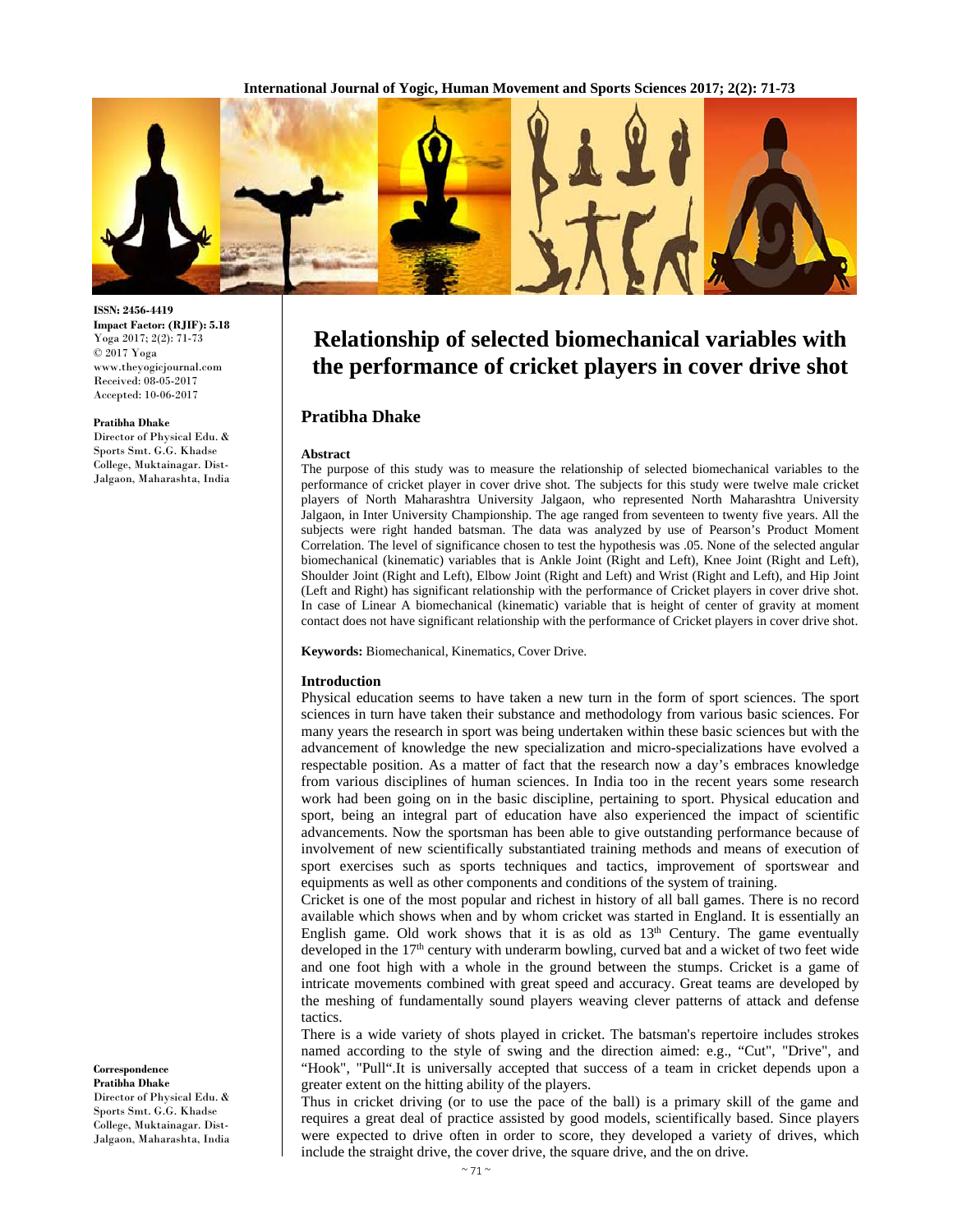Biomechanics and Cricket players in cover drive shot practices described by some of the authors are as follows: -

## **Biomechanics**

**1)** A branch of physics concerns with the description of the motion of objects without considering the forces that causes or result from the motions. It is a study of motion that aims to provide a description of the spatial position of points in moving bodies. For the purpose of this study Biomechanical variables were represented by the selected angles of the various joints of human body and height of center of gravity at moment contact.

# **Kinematics**

1. Kinematics will be represented by the selected angles of the various joints of human body and height of center of gravity at selected moment.

### **Cover Drive**

Cover Drive also called off drive; this is a batting stroke in which slightly over pitch ball is struck with full downward swing off perpendicular bat. Cover drive is usually played to a length ball pitching just outside off stump by which the ball is sent pass cover point the bats taken back with a good back lift and the front foot moved across to place it just near to the spot where the ball is likely to pitch. The bat is brought forward with a straight swing close to the front leg, and the weight of the body transferred to the front foot. The ball played powerfully to the mid-off or extra-cover region.

#### **Methodology**

The subjects for this study were twelve male cricket players of North Maharashtra University Jalgaon, who represented North Maharashtra University Jalgaon, at Inter University Championship. The age ranged from seventeen to twenty five years. All the subjects were right handed batsman. The research scholar familiarized subjects with the testing equipments and procedures. Following were the Kinematic variables which were constituted in the study: The selected kinematical variables were divided in two parts i.e.

a) Linear Kinematic Variable were:

i. Height of Center of Gravity at moment release.

b) Angular Kinematic Variables were represented by the angles at selected joints i.e.

- Ankle joints
- ii. Knee joints
- iii. Hip joints
- iv. Shoulder joints
- v. Elbow joints
- vi. Wrist joints

The scholar developed stick figures on the photographs, from which selected kinematical variables were calculated. The stick figures were developed by using Joint-point method. The center of gravity of each subject, at one selected moment.

#### **Procedure for Location of Center of Gravity**

The center of gravity of the body at moment release was determined by use of segmentation method.

## **Analysis of data and results of the study**

The data was analyzed by use of Pearson's Product Moment Correlation. The level of significance chosen to test the hypothesis was .05 and are presented in Table-I

**Table 1:** Relationship of Selected Angular Kinematical Variables at Moment Contact with the Performance of NMU Cricket team in cover drive  $(N = 12)$ 

| S. No. | <b>Variables</b>       | Coefficient of Correlation "r" |
|--------|------------------------|--------------------------------|
| 1.     | Ankle Joint (Left)     | 0.189                          |
| 2.     | Ankle Joint (Right)    | 0.144                          |
| 3.     | Knee Joint (Left)      | 0.175                          |
| 4.     | Knee Joint (Right)     | $-0.123$                       |
| 5.     | Hip Joint (Left)       | 0.118                          |
| 6.     | Hip Joint (Right)      | 0.305                          |
| 7.     | Shoulder Joint (Left)  | 0.420                          |
| 8.     | Shoulder Joint (Right) | $-0.162$                       |
| 9.     | Elbow Joint (Left)     | 0.137                          |
| 10.    | Elbow Joint (Right)    | $-0.036$                       |
| 11.    | Wrist Joint (Left)     | 0.00                           |
| 12.    | Wrist Joint (Right)    | $-0.007$                       |

\*Significant at  $0.05$  Level r  $.05$  (10) =  $0.576$ 

As shown in Table-1 that the values of coefficient of correlation in case of all the selected Kinematic variables were found insignificant at the selected level of significance of 0.05. Since the required value of coefficient of correlation for 10 degree of freedom is 0.576 and the obtained values of coefficient of correlation of selected variables less than the required value. The correlation could not be calculated with the left wrist joint because the variable was constant in case of every subject. The correlations might have been insignificant because of the independent calculation but they must have a cumulative effect on the performance.

The relationship of selected linear kinematic variables is at the moment contact with the performance of subjects in cover drive shots presented in table -II.

| <b>Table 2:</b> Relationship of Selected Linear Kinematic Variables at |  |  |  |  |
|------------------------------------------------------------------------|--|--|--|--|
| Moment Contact with the Performance of NMU Cricket teams in            |  |  |  |  |
| cover drive                                                            |  |  |  |  |

| S. No. | <b>Variables</b>                                | <b>Coefficient of</b><br>Correlation "r" |
|--------|-------------------------------------------------|------------------------------------------|
|        | Height of Centre of Gravity<br>(Moment contact) | $-0.172$                                 |
|        | *Significant at 0.05 Level r, 05 $(10) = 0.576$ |                                          |

ignificant at 0.05 Level

The results in table II show that height of center of gravity at the selected moment has shown insignificant negative relationship with the performance of Cricket players in cover drive shots.

## **Conclusions**

Within the limitations of the study following conclusions may be drawn: -

None of the selected angular biomechanical (kinematic) variables i.e Ankle Joint (Right and Left), Knee Joint (Right and Left), Shoulder Joint (Right and Left), Elbow Joint (Right and Left) and Wrist (Right and Left), and Hip Joint (Left and Right) has significant relationship with the performance of Cricket players in cover drive shots.

In case of Linear A biomechanical (kinematic) variable i.e height of center of gravity at moment contact have significant relationship with the performance of Cricket players in cover drive shots.

#### **References**

- 1. Birley Derek, A Social History of English Cricket, London: Aurum Press Ltd, New edition, 1999.
- 2. Bunn, John W. Scientific Principles of Coaching, New York: Prentice Hall, Englewood Cliffs, 1972.